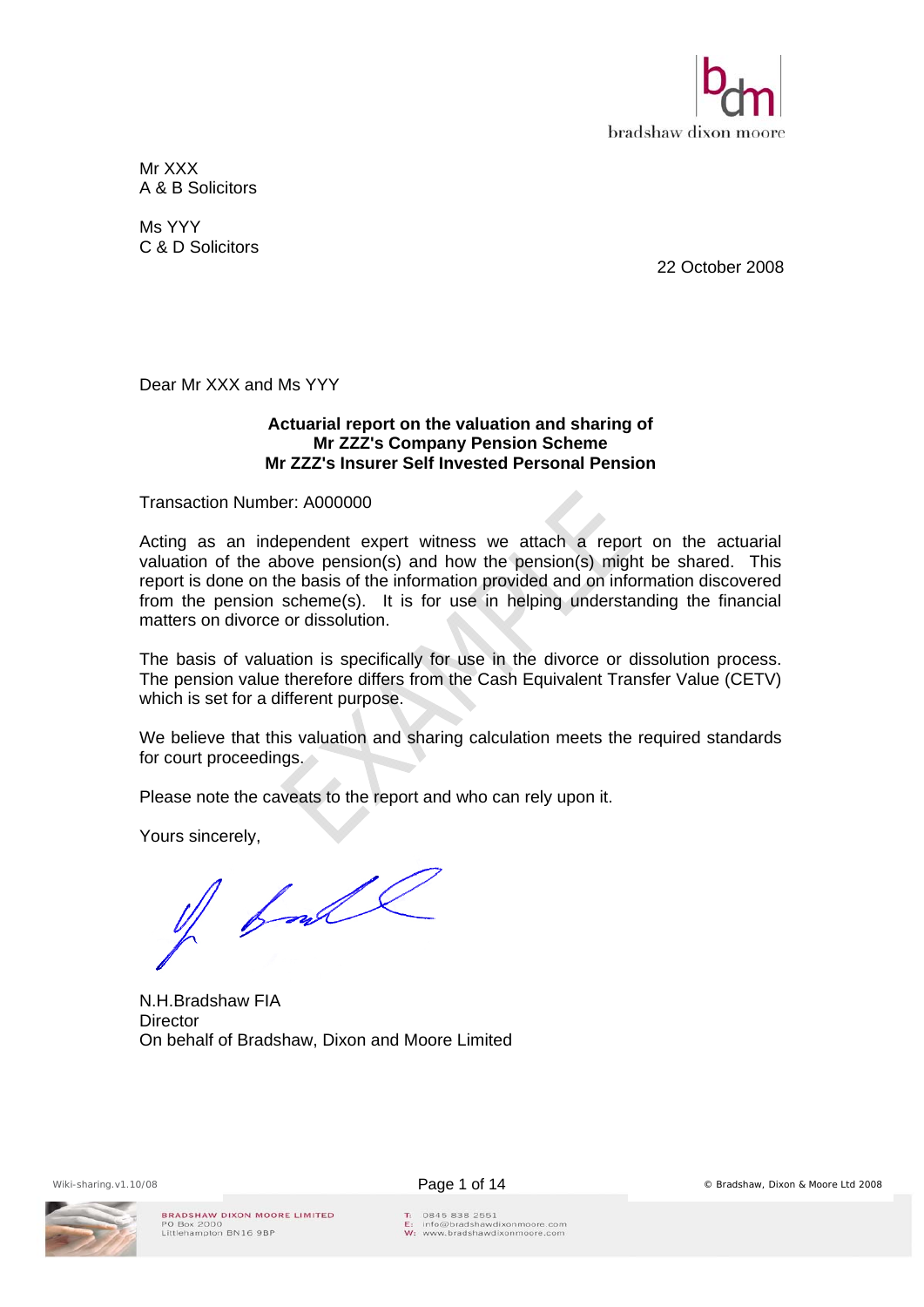### **Actuarial report on the valuation and sharing of Mr ZZZ's Company Pension Scheme Mr ZZZ's Insurer Self Invested Personal Pension**

## **1 Instructions**

- 1.1 We have been jointly instruction to provide a report which provides the following:
- 1.1.1 What is the appropriate value to use for the purposes of offsetting the pension against other capital assets?
- 1.1.2 Is the CETV figure an appropriate value to use?
- 1.1.3 What percentage pension sharing order would be required in favour of our client in order to equalise income at earliest date all pensions become payable?
- 1.2 This report answers all those questions.
- 1.2.1 In respect of 1.1.1. and 1.1.2 we do not believe that the CETV is an appropriate value for a final salary pension. Our reasons are given in the Appendix in section 7. In this report we have produced an actuarial valuation which overcomes these issues and we believe is an appropriate value for the purpose of valuing the pension.
- 1.2.2 We are aware of legal questions over whether it is appropriate to allow for the full value of the pension in an offsetting against other capital assets. We are not able to provide a legal opinion on this point. However we believe that our valuation is market-consistent, in line with the valuation basis of other capital assets.
- 1.2.3 Our valuation of the pension is provided in section 4.
- 1.2.4 In respect of 1.1.3 we have produced the percentage required in section 5.
- 1.3 The report is for the use of Mr XXX and Ms YYY and should not be relied upon by others. Mr XXX and Ms YYY may, if wished, release copies of this advice to third parties, but we cannot be held liable for any course of action (or inaction) that the third party takes. Third parties always need their own actuarial advice.
- 1.4 This report calculates the values for pension value for use in divorce settlements and is not useable for other purposes.
- 1.5 Where this report is on the behalf of the Court I understand my duty to the Court to assist the Court on matters within my own expertise, that this duty is owed exclusively to the Court and overrides any obligation to the person(s) from whom I have received my instructions or by whom I have been paid.

Wiki-sharing.v1.10/08 **Page 2 of 14 Page 2 of 14** © Bradshaw, Dixon & Moore Ltd 2008

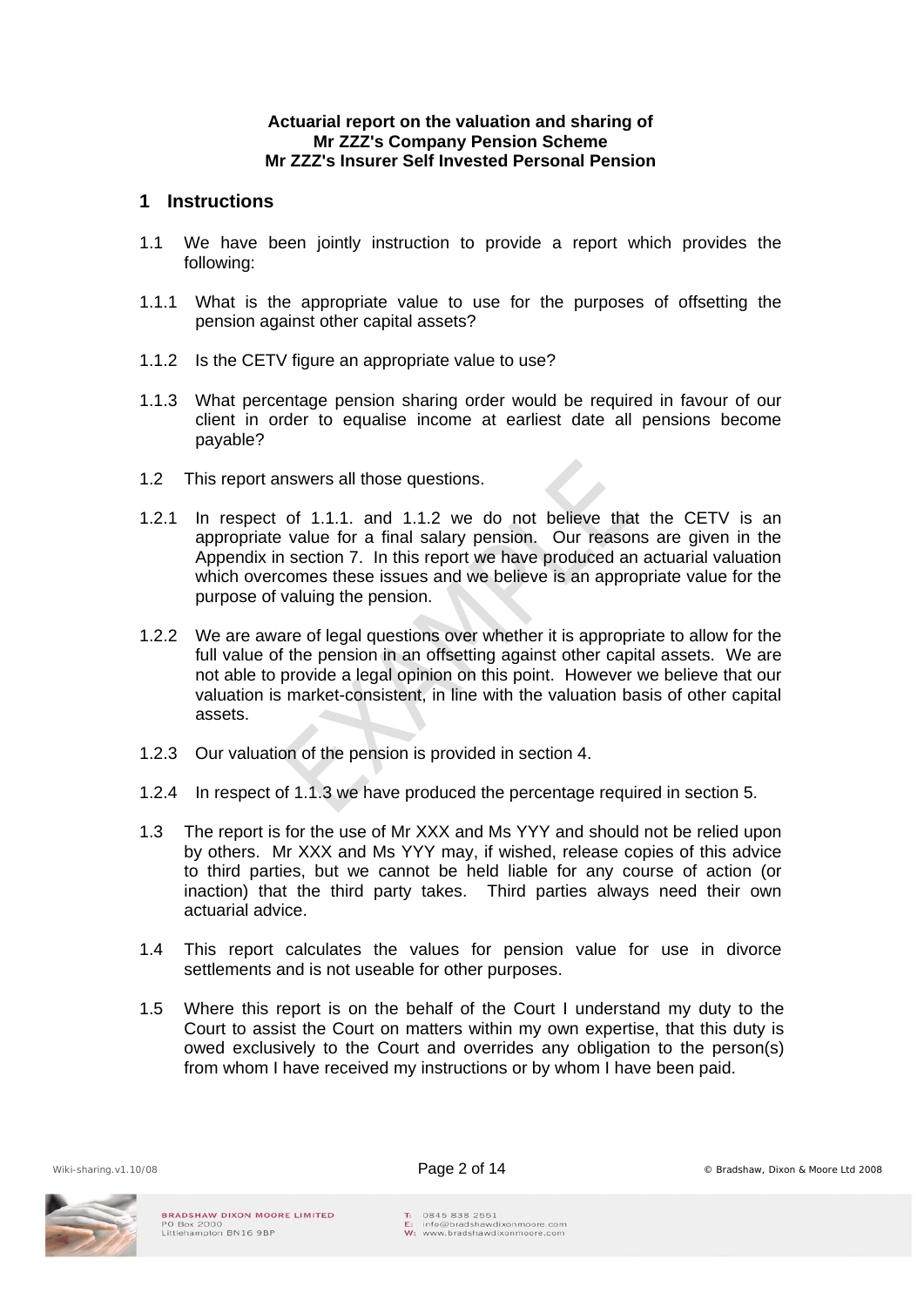- 1.6 I qualified as a Fellow of the Institute of Actuaries in 1989, and have expertise in the assessment of pension benefits.
- 1.7 I confirm that insofar as the facts stated in my report are within my own knowledge I have made clear which they are and I believe them to be true, and that the opinions I have expressed represent my true and complete professional opinion.
- 1.8 The report relies upon the information provided to us, and we cannot be responsible if the information is incorrect, or there is other relevant information which has not been disclosed.

of ball

N.H.Bradshaw MA (Oxon), FIA **Director** For and on behalf of Bradshaw Dixon and Moore Limited





T: 0845 838 2551<br>E: info@bradshawdixonmoore.com<br>W: www.bradshawdixonmoore.com

Wiki-sharing.v1.10/08 **Page 3 of 14 Page 3 of 14** © Bradshaw, Dixon & Moore Ltd 2008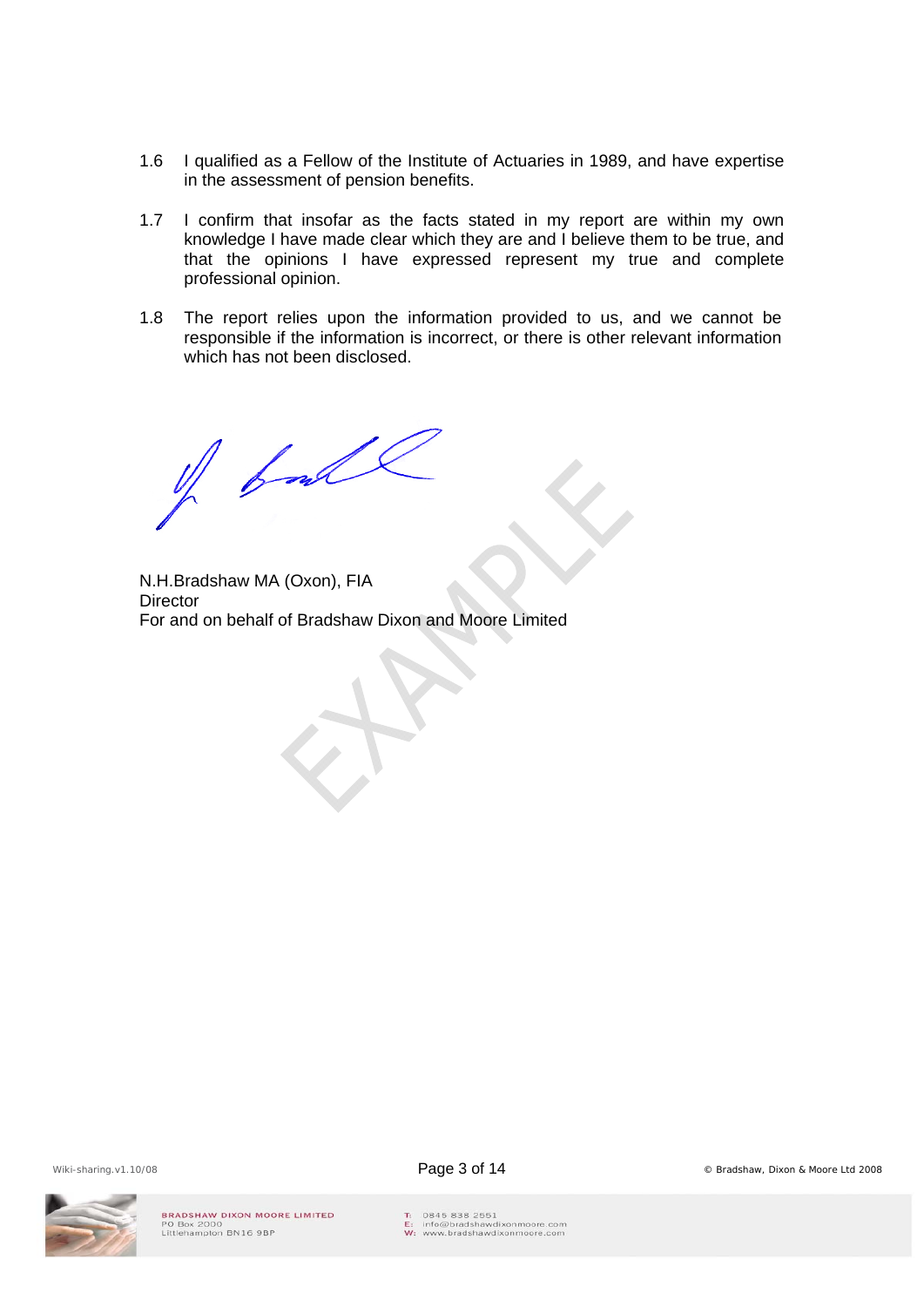# **2 Summary of Main Results**

| 2.1 |                | <b>Valuation date</b> 01/10/2008, We have assumed as a short period after |  |  |  |  |
|-----|----------------|---------------------------------------------------------------------------|--|--|--|--|
|     | valuation date |                                                                           |  |  |  |  |

| <b>Pension</b>                                         | <b>Best-estimate</b><br>value         | Reasonable<br>range <sup>1</sup> |  |
|--------------------------------------------------------|---------------------------------------|----------------------------------|--|
| Mr ZZZ's Company Pension Scheme                        | £698,000                              | £625,000 to<br>£784,000          |  |
| Mr ZZZ's Insurer Self Invested Personal<br>Pension $2$ | £152,000                              |                                  |  |
|                                                        |                                       |                                  |  |
| Total for Mr ZZZ                                       | £850,000                              | £777,000 to<br>£936,000          |  |
|                                                        |                                       |                                  |  |
| Total value of pension assets                          | £850,000 (range £777,000 to £936,000) |                                  |  |

### 2.2 **Pension sharing**

Objective of sharing is to equalise income at earliest date all pensions become payable

Mr ZZZ keeps his Insurer Self Invested Personal Pension

Mr ZZZ shares to Mrs ZZZ 46% of his Company Pension Scheme 46% is in the reasonable range 46% to 47%

| Post-share values <sup>3</sup><br>Mr ZZZ's pension<br>Mrs ZZZ's pension | £23,300pa (£22,700pa to £24,100pa)<br>£23,300pa (£22,700pa to £24,100pa)                              |
|-------------------------------------------------------------------------|-------------------------------------------------------------------------------------------------------|
| Mr ZZZ's value<br>Mrs ZZZ's value<br>Total                              | £407,000 (£367,000 to £455,000)<br>£429,000 (£427,000 to £427,000)<br>£837,000 (£794,000 to £882,000) |
| Difference in value due to sharing                                      | -£13,000 (-£54,000 to £17,000)                                                                        |

 $3$  Pension income amounts as at Mrs ZZZ's  $60<sup>th</sup>$  birthday

 $\overline{a}$ 



<sup>&</sup>lt;sup>1</sup> See Section 4.3

<sup>&</sup>lt;sup>2</sup> No range is given for money purchase benefits as their value at valuation date is not dependent on future assumptions. Their valuation at the valuation date may still be incorrect as it relied on our assumptions on the assets and their performance still the last known valuation information.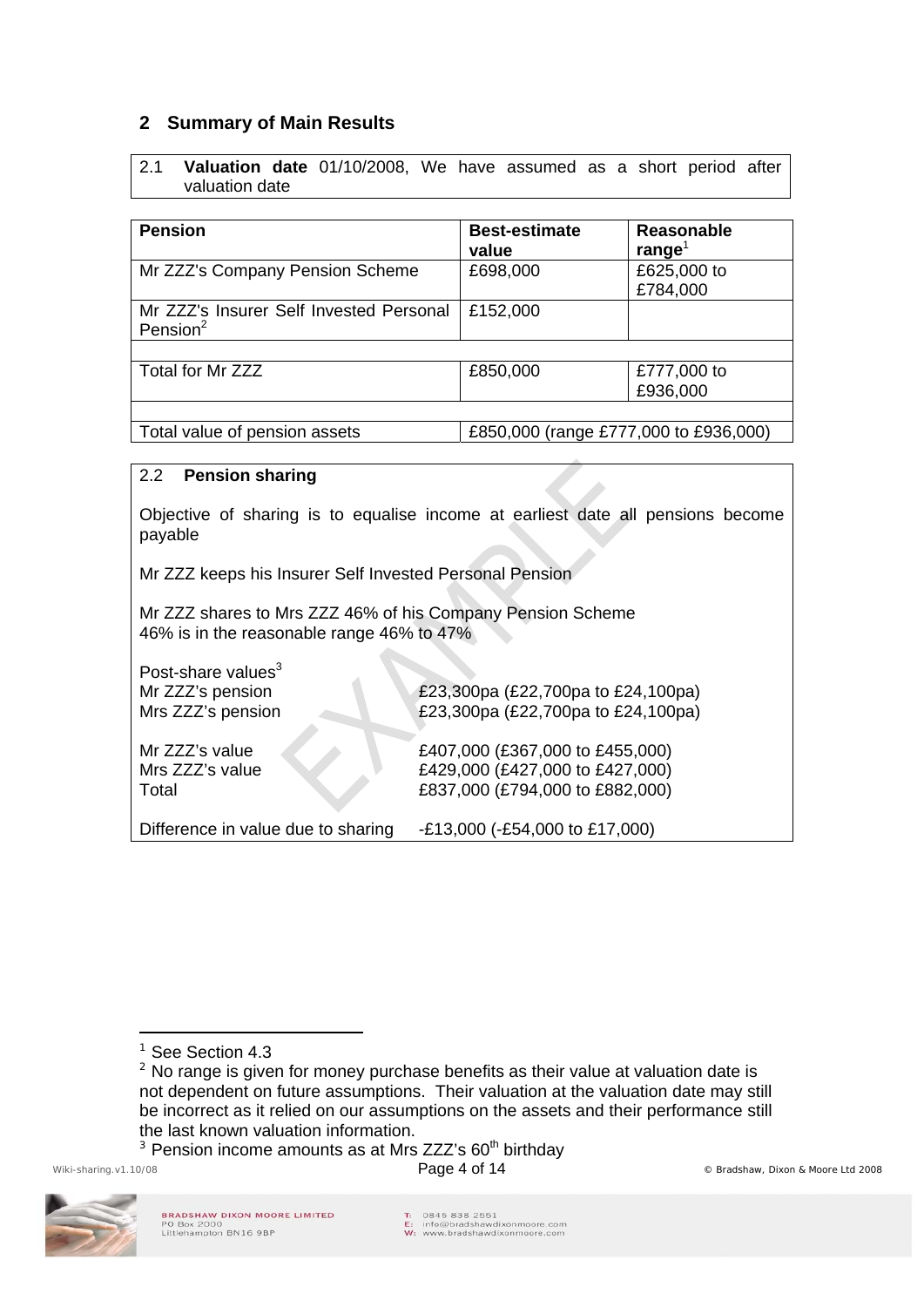## **3 Issues to be noted**

There are a number of issues to which we feel appropriate to draw attention.

### 3.1 **Client specific assumptions**

The appropriate valuation basis uses actuarial assumptions which we would apply to all current reports, and client specific assumptions which might be determined by the parties involved.

#### **Date of calculation**

- 3.1.1 The Final Arrangement will be made at some date in the future. For the purpose of this Report we have used a date of calculation of 01/10/2008.
- 3.1.2 In all of the calculations, we have not allowed for any accrued benefits after this date. Where future service is referred to it is only for the purpose of projecting the final salaries.

### 3.2 **Allowance for no CETV value at calculation date**

As part of calculating the pension share we have had to estimate the CETV or current fund values on shared pensions as at our calculation date of 01/10/2008. Our estimates are Mr ZZZ's Company Pension Scheme to be £442,700. If the CETV(s) available or actual fund value(s) are materially different from this amount, then the results will need recalculation.

### 3.3 **Other matters**

We are professionally obliged to mention significant related matters.

### **Reduction in total asset value due to pension sharing**

3.3.1 No significant loss.

### **Risk through pension sharing arrangement**

3.3.2 The approach does not raise extra risks





T: 0845 838 2551 E: 0645 636 2551<br>E: info@bradshawdixonmoore.com<br>W: www.bradshawdixonmoore.com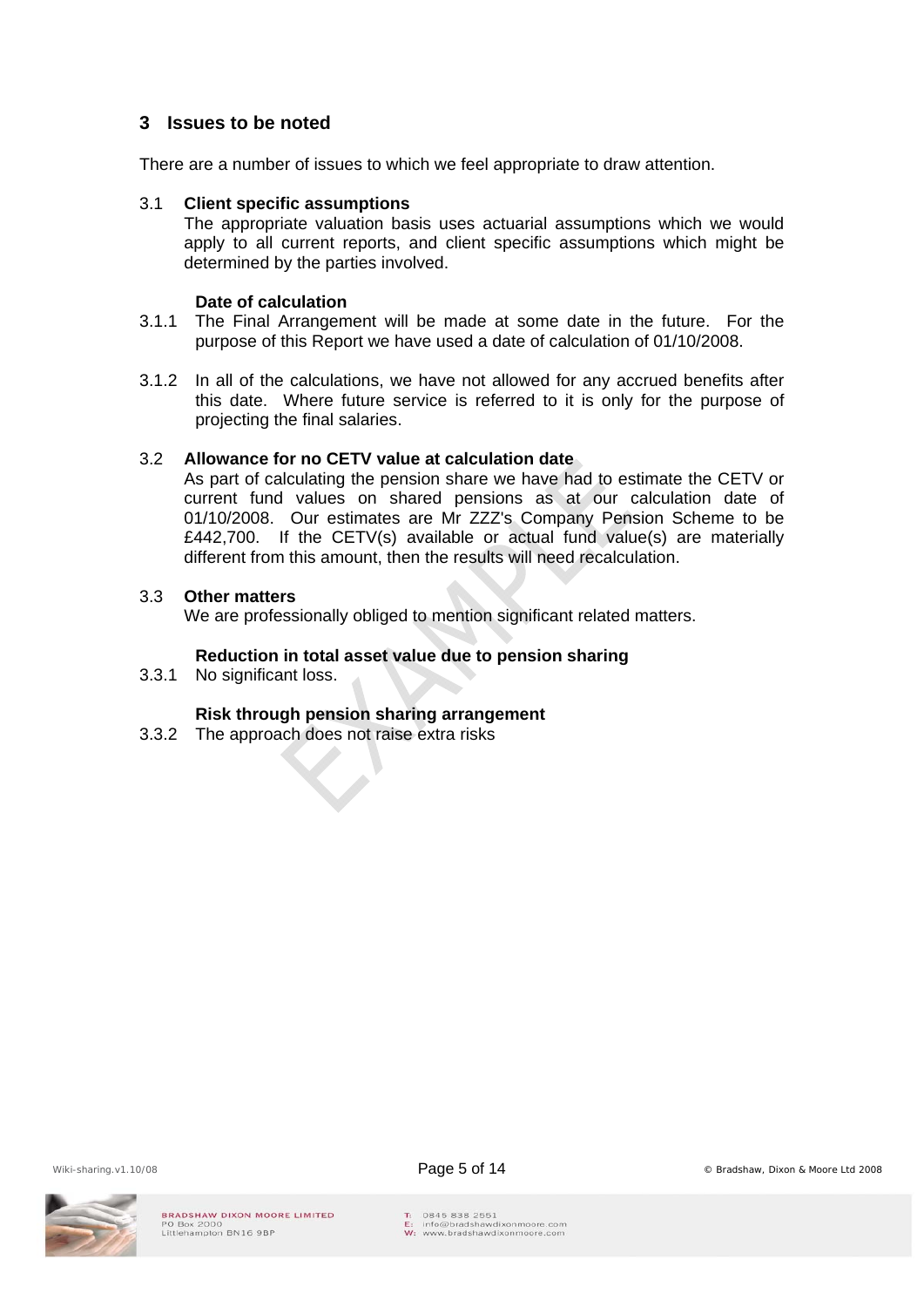# **4 Valuation of the pension(s)**

4.1 This report uses actuarial techniques to value the above pensions. It includes allowances for a number of features specific to the individuals and the purpose of the valuation.

## **Appropriateness of the CETV**

4.2 The Cash Equivalent Transfer Value (CETV) statutorily quoted by pension providers does not generally make these adjustments and therefore may not be appropriate for the purpose of valuing pension assets in the Ancillary Relief process.

## **Our valuation basis for the pension**

- 4.3 There is not one right value for a pension, rather a range of possible values. This is because the amount and value of pension payments to be made in the future depend on a range of factors which we cannot predict with certainty.
- 4.4 Therefore when we provide a numeric answer for an uncertain value we have provided our best-estimate value and a reasonable range within which the answer might lie. The limits of the range do not represent the absolute maximum or minimum possible values of the pension in all possible future circumstances. Rather they represent a range within which most valuations of the pension may sit.
- 4.5 The best-estimate value makes a series of assumptions about the future experience of a range of economic factors and demographic factors. The aim is to arrive at a value of the benefits without any bias one way or the other in the choice of assumptions. At any time Bradshaw Dixon and Moore use the same assumptions for all its bespoke reports regardless of whether the report has been instructed jointly or solely on behalf of the main pension holder or on behalf of their spouse.
- 4.6 Our value differs from CETVs because CETVs do not value all the appropriate benefits, do not value benefits in the right way and do not normally value on best-estimate assumptions. Further detail is given in the Appendix.

### **Result**

4.7 **Valuation date** 01/10/2008

### 4.8 **Mr ZZZ's Company Pension Scheme**

Best-estimate value £698,000 (reasonable range £625,000 to £784,000)

Valuation allows pension accrued from start of service of 21/04/1981 and valuation date of 01/10/2008

Last CETV provided was for £400,000 as at 19/09/2007

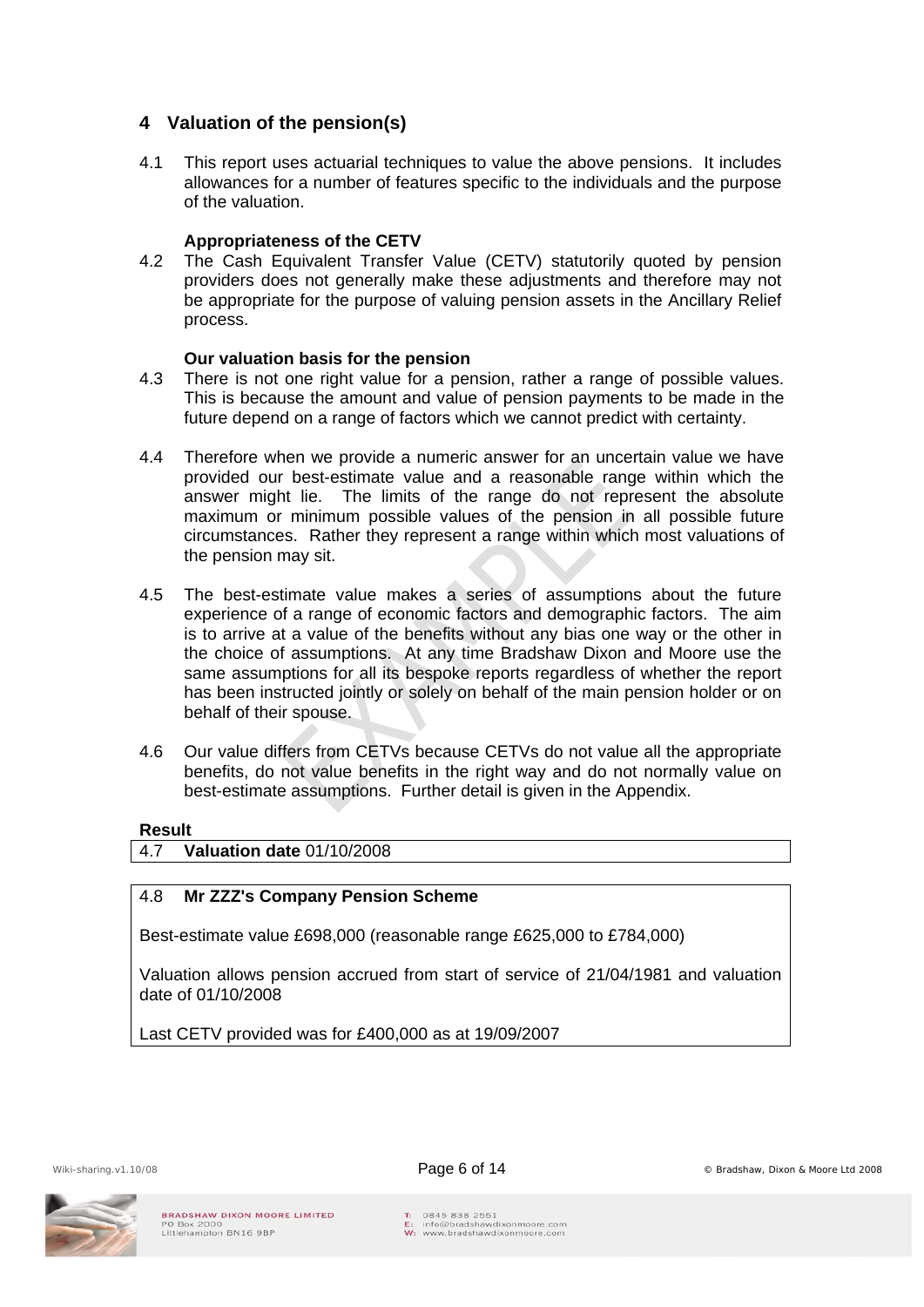# 4.9 **Mr ZZZ's Insurer Self Invested Personal Pension**

## £152,000

Last valuation was transfer value of £150,000 on 13/06/2008

Valuation allows for no contributions to the plan after 13/06/2008



Wiki-sharing.v1.10/08 **Page 7 of 14** Constants Constants Constants Constants Constants Constants Constants Constants Constants Constants Constants Constants Constants Constants Constants Constants Constants Constants Const



BRADSHAW DIXON MOORE LIMITED<br>PO Box 2000<br>Littlehampton BN16 9BP

T: 0845 838 2551<br>E: info@bradshawdixonmoore.com<br>W: www.bradshawdixonmoore.com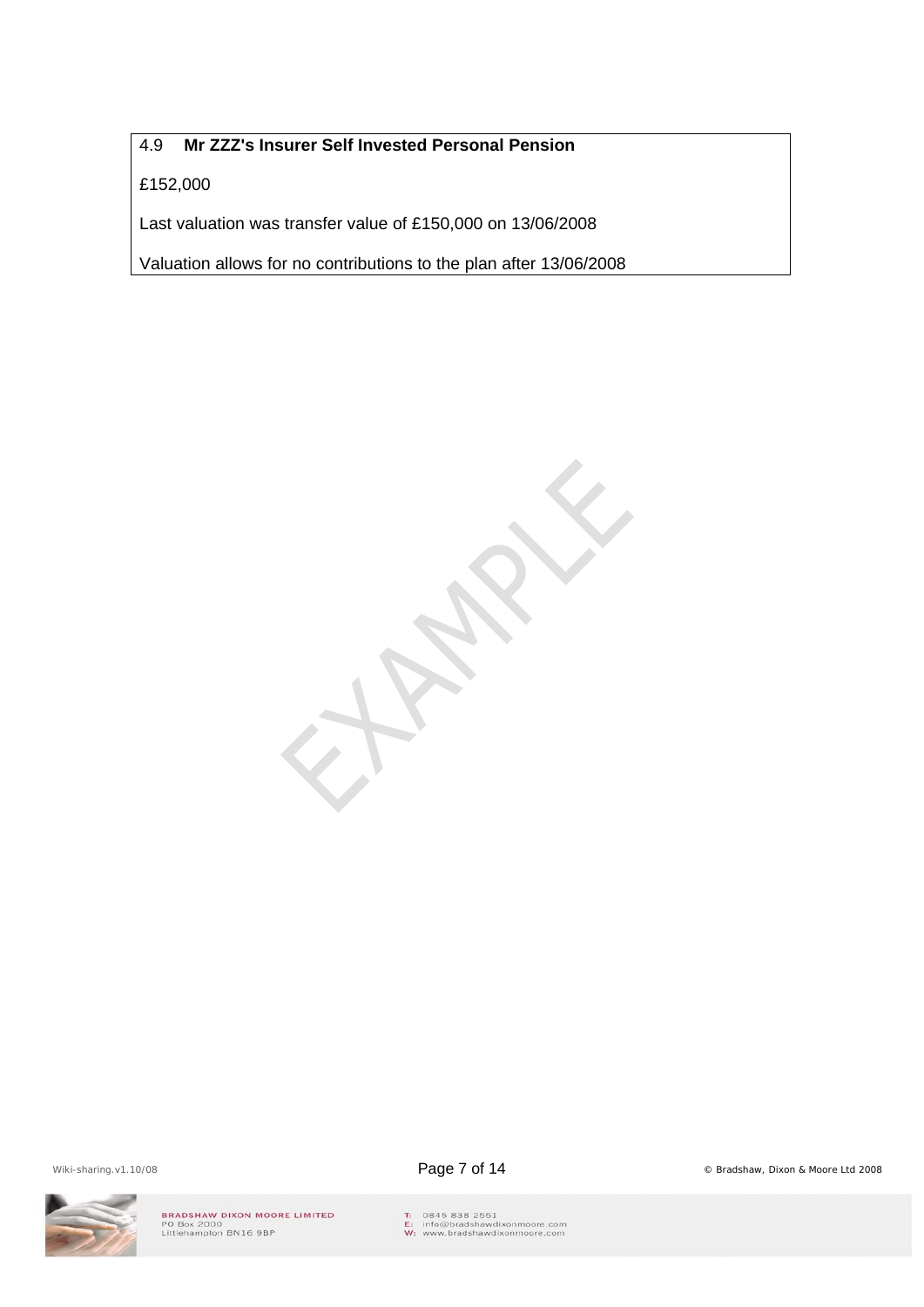# **5 Potential Pension sharing order**

- 5.1 We were advised to calculate the pension sharing assuming the objective was to equalise income at earliest date all pensions become payable.
- 5.1.1 Due to the relative sizes of the two pensions it will be necessary to share part of Mr ZZZ's pension to Mrs ZZZ to achieve the desired objective.
- 5.1.2 Mr ZZZ's pension includes Guaranteed Minimum Pension benefits, which have to be shared with Mrs ZZZ. In her shared pension these are converted into safeguarded rights.
- 5.2 If Mrs ZZZ were to take up her own membership with the Company Pension Scheme upon implementation of any pension share then our understanding of the scheme is that her benefits would be:
- 5.2.1 A pension payable from age 60, that increases in line with RPI.
- 5.2.2 The ability to commute some of that pension to a lump sum subject to limitations depending on what lump sum Mr ZZZ has already taken

#### **Result**

5.3 **Valuation date** 01/10/2008

### 5.4 **Pension sharing**

Objective of sharing is to equalise income at earliest date all pensions become payable

Mr ZZZ keeps his Insurer Self Invested Personal Pension

Mr ZZZ shares to Mrs ZZZ 46% of his Company Pension Scheme 46% is in the reasonable range 46% to 47%

| Post-share values <sup>4</sup><br>Mr ZZZ's pension<br>Mrs ZZZ's pension | £23,300pa (£22,700pa to £24,100pa)<br>£23,300pa (£22,700pa to £24,100pa)                              |
|-------------------------------------------------------------------------|-------------------------------------------------------------------------------------------------------|
| Mr ZZZ's value<br>Mrs ZZZ's value<br>Total                              | £407,000 (£367,000 to £455,000)<br>£429,000 (£427,000 to £427,000)<br>£837,000 (£794,000 to £882,000) |
| Difference in value due to sharing                                      | -£13,000 (-£54,000 to £17,000)                                                                        |

Wiki-sharing.v1.10/08 **Page 8 of 14** Contact the Bradshaw, Dixon & Moore Ltd 2008  $4$  Pension income amounts as at Mrs ZZZ's  $60<sup>th</sup>$  birthday



 $\overline{a}$ 

T: 0845 838 2551 E: 0645 636 2551<br>E: info@bradshawdixonmoore.com<br>W: www.bradshawdixonmoore.com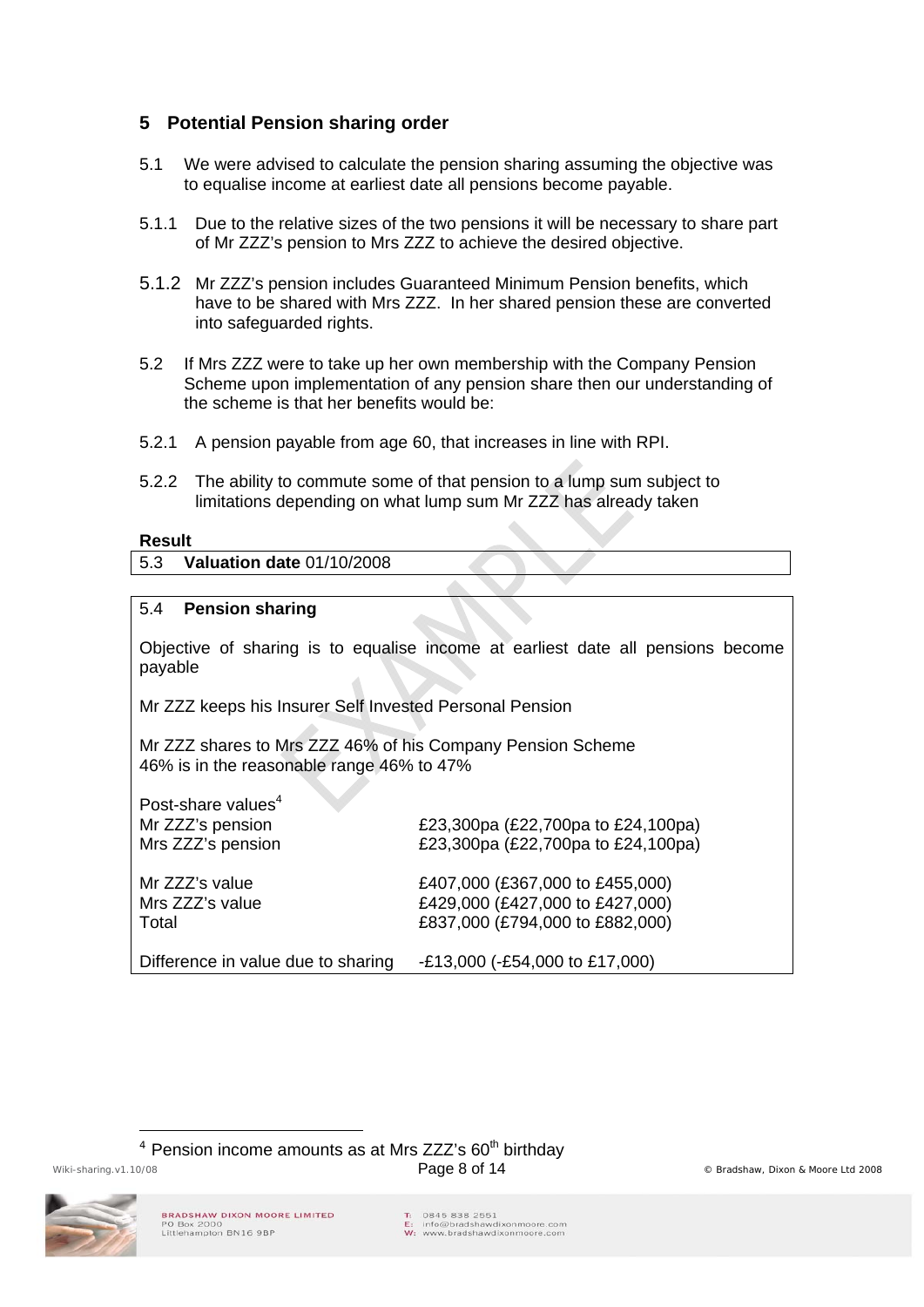## **6 Information used**

6.1 We show the source of our information for this case in the following tables. Where we have had to make some assumptions in the client and scheme sections we would ask you to check them carefully as any error here could have a material impact on the value of benefits.

# 6.2 **General Details:**

### 6.2.1 **Client 1**

|                      |                                 | <b>Source</b>                                                         |
|----------------------|---------------------------------|-----------------------------------------------------------------------|
| <b>Name</b>          | Mr ZZZ                          |                                                                       |
| <b>Sex</b>           | Male                            |                                                                       |
| Date of Birth        | 01/12/1957                      | Pension Scheme CETV                                                   |
| NI number            | AA000000A                       |                                                                       |
| <b>Health</b>        | Average mortality               | No instruction to review<br>health, so used an<br>average expectation |
| <b>Future salary</b> | National average future salary  | Our assumption based on                                               |
| expectations         | increases, 2.0% above inflation | client occupation                                                     |
|                      |                                 |                                                                       |
| <b>Solicitor</b>     | Mr XXX<br>A & B Solicitors      |                                                                       |

### 6.2.2 **Client 2**

|                  |                           | <b>Source</b>                                                         |
|------------------|---------------------------|-----------------------------------------------------------------------|
| <b>Name</b>      | Mrs ZZZ                   |                                                                       |
| <b>Sex</b>       | Female                    |                                                                       |
| Date of Birth    | 14/02/1958                | Client                                                                |
| NI number        | AA000000A                 |                                                                       |
| <b>Health</b>    | Average mortality         | No instruction to review<br>health, so used an<br>average expectation |
|                  |                           |                                                                       |
| <b>Solicitor</b> | Ms YYY<br>C & D Solcitors |                                                                       |

BRADSHAW DIXON MOORE LIMITED<br>PO Box 2000<br>Littlehampton BN16 9BP



T: 0845 838 2551<br>E: info@bradshawdixonmoore.com<br>W: www.bradshawdixonmoore.com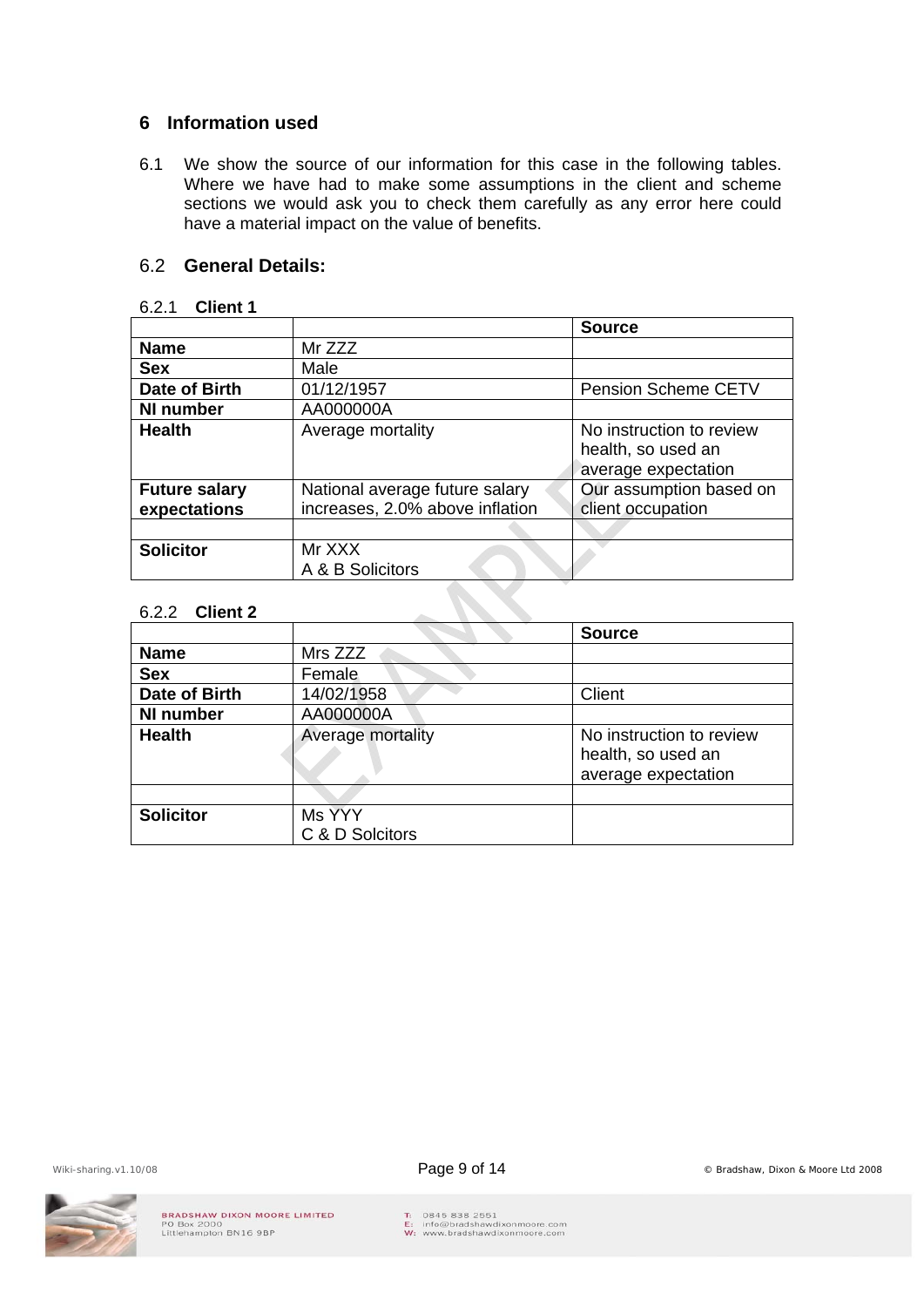|                                         |                                                                                                                                                                                                                                                                                                        | <b>Source</b>                                                                    |
|-----------------------------------------|--------------------------------------------------------------------------------------------------------------------------------------------------------------------------------------------------------------------------------------------------------------------------------------------------------|----------------------------------------------------------------------------------|
| <b>Firm or Pension</b><br><b>Scheme</b> | <b>Company Pension Scheme</b>                                                                                                                                                                                                                                                                          | Instruction                                                                      |
|                                         |                                                                                                                                                                                                                                                                                                        |                                                                                  |
| <b>Accrual period</b>                   | Valuation allows pension accrued<br>from start of service of 21/04/1981<br>and valuation date of 01/10/2008                                                                                                                                                                                            |                                                                                  |
| Service start date                      | 21/04/1981                                                                                                                                                                                                                                                                                             | Pension scheme<br><b>CETV</b> statement                                          |
| Service end date                        | 01/10/2011                                                                                                                                                                                                                                                                                             | 3 years after valuation<br>date, our standard for<br>members still in<br>service |
| <b>Pensionable</b><br>salary            | £80,000.00pa at 19/09/2007                                                                                                                                                                                                                                                                             | Pension scheme<br><b>CETV</b> statement                                          |
| <b>Employment</b>                       | Full-time                                                                                                                                                                                                                                                                                              |                                                                                  |
|                                         |                                                                                                                                                                                                                                                                                                        |                                                                                  |
| <b>CETV</b>                             | £400,000 as at 19/09/2007                                                                                                                                                                                                                                                                              | Pension scheme                                                                   |
|                                         |                                                                                                                                                                                                                                                                                                        |                                                                                  |
| <b>Scheme</b>                           | 60                                                                                                                                                                                                                                                                                                     | Pension scheme                                                                   |
| <b>Retirement Age</b>                   |                                                                                                                                                                                                                                                                                                        | literature, for less                                                             |
| <b>Benefit accrual</b>                  | 80th of Final Pensionable Salary for                                                                                                                                                                                                                                                                   | significant matters                                                              |
| <b>Final Pensionable</b>                | each year exactly                                                                                                                                                                                                                                                                                      | some reasonable                                                                  |
| <b>Salary</b>                           | Best consecutive average of 1 year's<br>pensionable earnings from the last 3                                                                                                                                                                                                                           | assumptions were<br>made.                                                        |
|                                         | years                                                                                                                                                                                                                                                                                                  |                                                                                  |
| Lump sum at                             | Lump sum at retirement of 50% of                                                                                                                                                                                                                                                                       |                                                                                  |
| retirement                              | annual pension at retirement                                                                                                                                                                                                                                                                           |                                                                                  |
| <b>Contracting</b>                      | Contracted out of additional state                                                                                                                                                                                                                                                                     |                                                                                  |
| in/out status                           | pension.                                                                                                                                                                                                                                                                                               |                                                                                  |
| Increase in                             | In deferment, pensions escalate in                                                                                                                                                                                                                                                                     |                                                                                  |
| benefits up to                          | line with statutory requirements of                                                                                                                                                                                                                                                                    |                                                                                  |
| retirement                              | compound 5% or the increase in the<br>Retail Price Index if lower.                                                                                                                                                                                                                                     |                                                                                  |
| Increase in                             | In line with the Retail Price Index                                                                                                                                                                                                                                                                    |                                                                                  |
| pensions in                             | (RPI)                                                                                                                                                                                                                                                                                                  |                                                                                  |
| payment                                 |                                                                                                                                                                                                                                                                                                        |                                                                                  |
| Death benefit <sup>5</sup>              | Member's pension guaranteed to be<br>paid for at least 5 years, plus if dies in<br>service 50% of prospective annual<br>pension at retirement, else if dies in<br>deferment 50% of annual pension<br>accrued to date of leaving, else if dies<br>in retirement 50% of annual pension<br>at retirement. |                                                                                  |

## 6.3 **Mr ZZZ's Company Pension Scheme**

Wiki-sharing.v1.10/08 **Page 10 of 14** Constants Constants Constants Constants Constants Constants Constants Constants Constants Open and the District of the District Page 10 of 14 Constants Constants Constants Constants Co <sup>5</sup> Lump sum death in service benefits are not accrued benefits and so are not valued.



 $\overline{a}$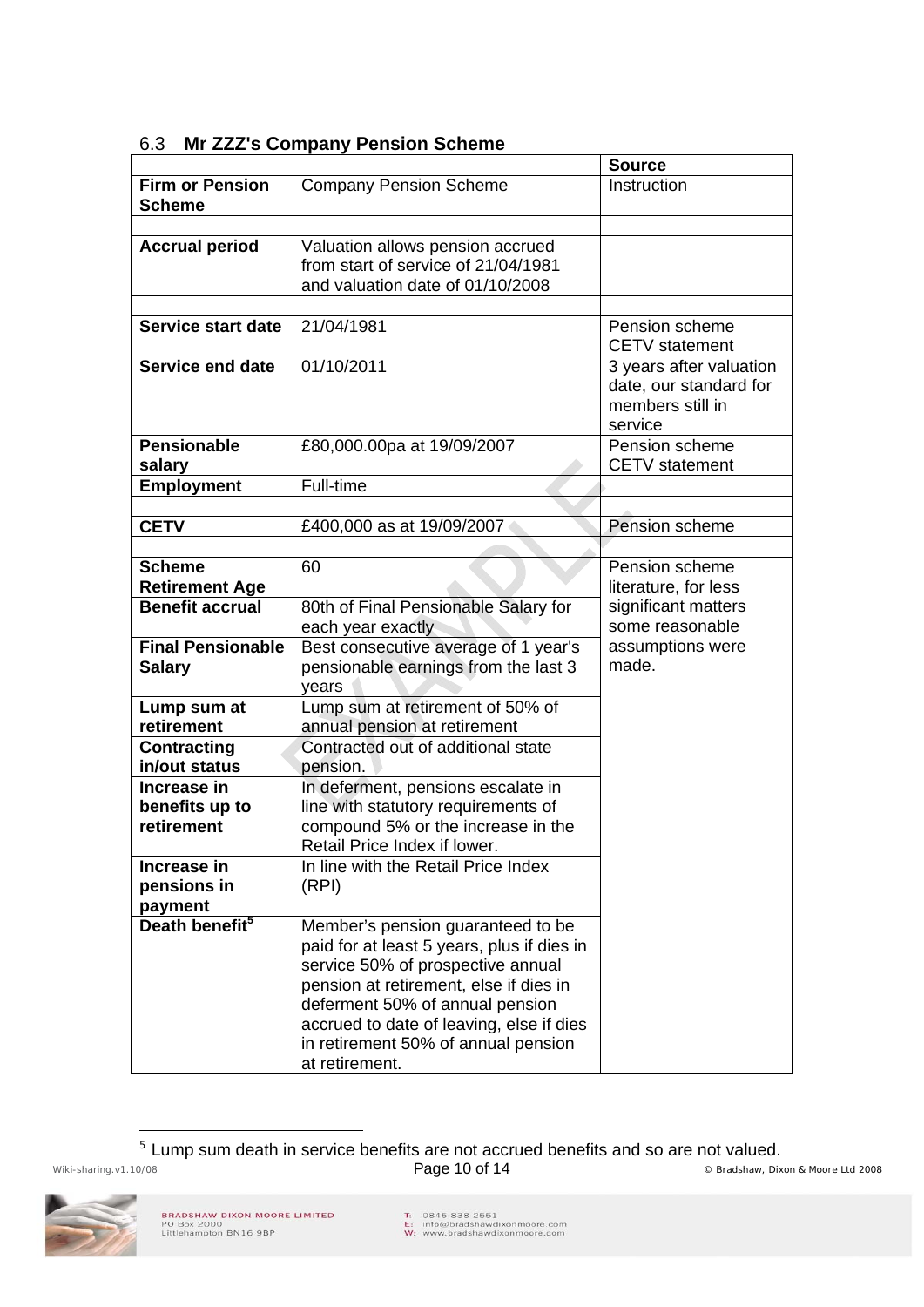### **Method of pension sharing**

- 6.3.1 We believe that the Company Pension Scheme for Mrs ZZZ will permit a pension credit within the scheme to be set up. We have sourced from the pension scheme what we believe are their latest calculation methods and factors. We have applied these within our calculation of the effect of the pension share.
- 6.3.2 The scheme will apply a pension debit to Mr ZZZ as a deduction calculated from the full pension benefit at date of retirement. The pension credits and debits are adjusted for the date of payment of benefits and the age and sex of the pension holder.

|                                                          |                                       | <b>Source</b>               |
|----------------------------------------------------------|---------------------------------------|-----------------------------|
| £150,000.00 on 13/06/2008<br><b>Transfer value</b>       |                                       | <b>Pension Scheme Tele-</b> |
|                                                          |                                       | quote                       |
| <b>Fund value</b><br>The transfer value has been used in |                                       | Not provided                |
|                                                          | the calculation                       |                             |
| <b>Contributions</b>                                     | Valuation allows for no contributions |                             |
|                                                          | to the plan after 13/06/2008          |                             |

## 6.4 **Mr ZZZ's Insurer Self Invested Personal Pension**

#### **Method of pension sharing**

- 6.4.1 Any transfer from a money purchase pension must be taken away and we have assumed that the share of the transfer value at the valuation date is transferred in a personal pension plan. We have applied our standard assumptions about charges to the personal pension. In practice depending on the choice of personal pension the actual charges may differ. We do not advise on the implementation of a transfer to a personal pension, or other alternatives that might be available, and if advice is required we recommend the use of a Financial Advisor.
- 6.4.2 If a transfer is taken then the remaining fund will be reduced proportionately.





T: 0845 838 2551 E: 0645 636 2551<br>E: info@bradshawdixonmoore.com<br>W: www.bradshawdixonmoore.com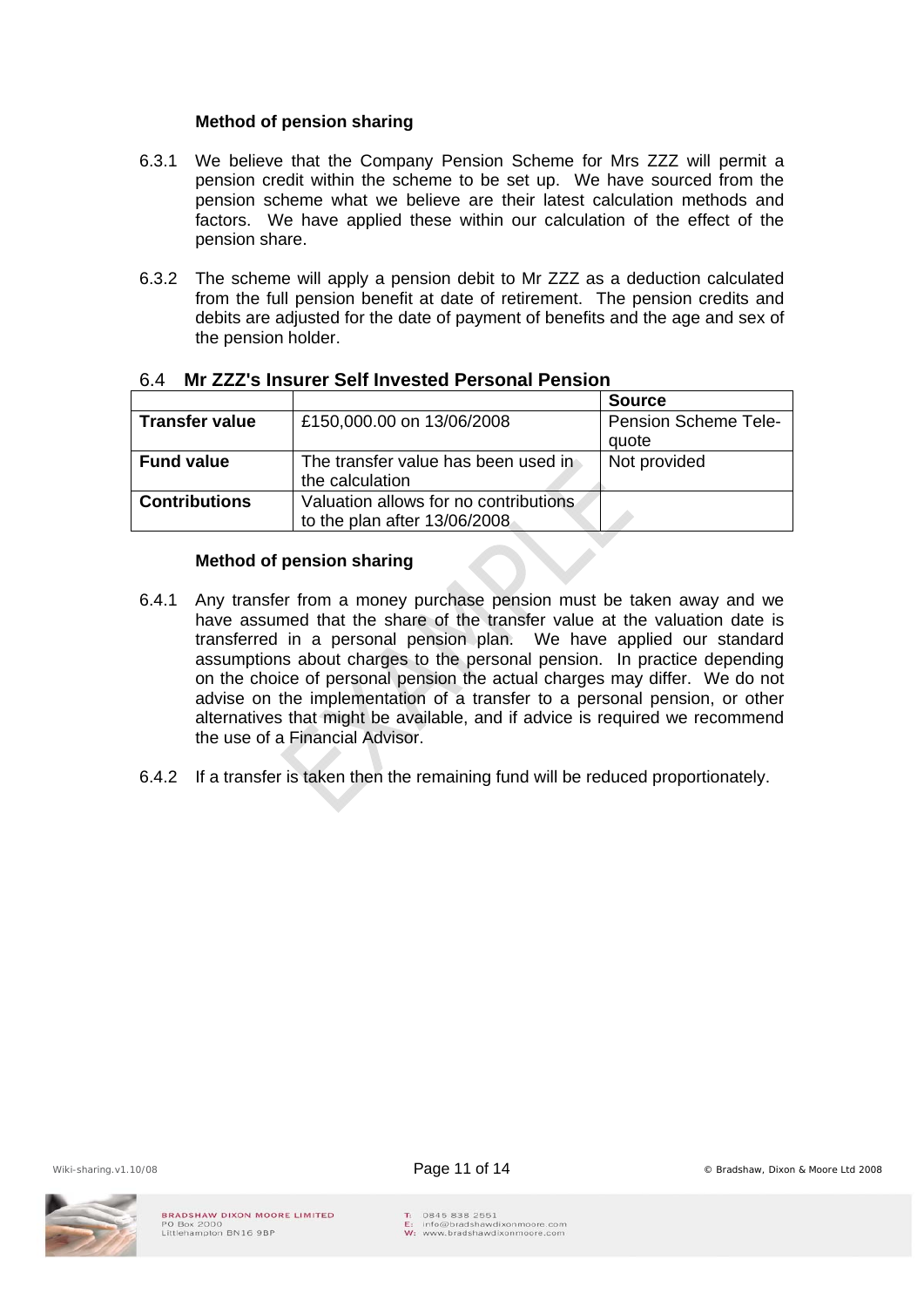# 6.5 **Best-Estimate Assumptions**

### 6.5.1 **Economic Data and Assumptions**

Historic values for Retail Price Inflation and other values have been used up to the latest available date.

The following are the key economic assumptions for future experience:

| <b>Retail Price Inflation</b>                 | 3.60% |
|-----------------------------------------------|-------|
| <b>Limited Price Inflation</b>                | 3.40% |
| <b>SSA</b>                                    | 3.50% |
| Increase in Average Earnings                  | 5.60% |
| Return on assets backing annuities in payment | 5.40% |

The assets in a pension fund are assumed hypothecated on a mix of fixed-interest and equity assets that varies with the time to retirement. The longer the time to retirement the greater the percentage of equity assets. The aggregate investment return therefore varies with the time to retirement

| Years to<br>retirement | Investment return<br>assumption |
|------------------------|---------------------------------|
|                        | 5.50%                           |
| 5                      | 5.70%                           |
| 10                     | 6.10%                           |
|                        | 6.50%                           |

Therefore different scheme retirement ages may result in different interest rates in deferment from case to case.

On all individual pension plans, including personal pensions and annuities, we assume 4% expenses on new monies and 1%pa of fund annual charge.

### 6.5.2 **Demographic Assumptions**

We have allowed for mortality prior to retirement reflecting the AM/F92 tables which are suitable for the mortality of the working population.

After retirement, we have used the PMAFA92 ultimate tables with mortality improvement factors reflecting the actuarial professions "medium" improvement on a cohort basis but subject to a minimum improvement year on year of 2.5% per annum.

#### 6.5.3 **Reasonable range assumptions**

The reasonable range assumptions make the following main variations to the best estimate assumptions.

| <b>Retail Price Inflation</b>                 | 3.20% to 4.10%     |
|-----------------------------------------------|--------------------|
| Return on assets backing annuities in payment | 4.70% to 6.00%     |
| Return on aggregate investment for 20+ years  | 5.60% to 8.00%     |
| Mortality after retirement                    | $-10\%$ to $+20\%$ |

Wiki-sharing.v1.10/08 **Page 12 of 14 Page 12 of 14** © Bradshaw, Dixon & Moore Ltd 2008

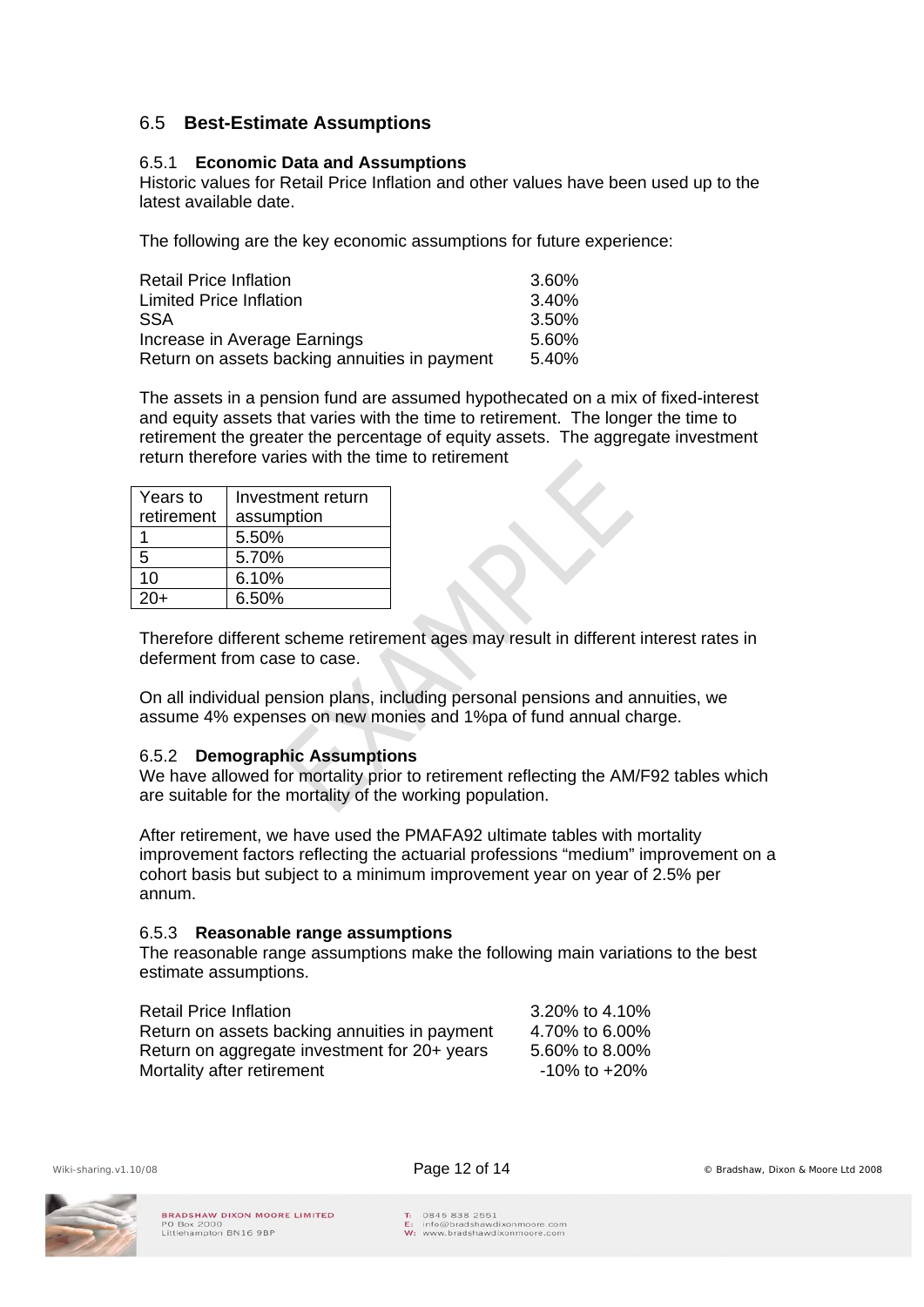## **7 Appendix - Reasons why CETV is inappropriate in a divorce or dissolution**

There are a number of general reasons why a CETV for defined benefit (final salary) schemes may not be appropriate for divorce cases. The Express Pension Valuation does not identify which reasons apply for particular schemes, nor does it allow for the health of the pension holder.

### 7.1 **CETVs can ignore discretionary benefits**

A scheme can ignore discretionary benefits in calculating CETVs, even if the scheme intends to provide such benefits whenever possible. Examples of discretionary benefits include pension increases when in payment, generous early retirement terms or ill-health benefits.

### 7.2 **Schemes can offer different benefits for active members and leavers**

Some schemes offer worse benefits for leavers than active members. The assumption of leaving the scheme used by the CETV triggers a step-down to the worse benefits. For example most uniformed service schemes offer immediate pensions subject to minimum length of service requirements. However earlier leavers only get their deferred pension at a later age between 55 and 65 depending on the scheme.

### 7.3 **Active members lose the loyalty benefit of future salary increases**

Active members are assumed to leave at the date of the CETV. This loses them the loyalty benefit of future salary increases.

The pension accrued to date is based on a multiple of the years of service times the final pensionable salary of the member. The CETV assumes the member leaves service at the valuation date and calculates the final pensionable salary at retirement based on the current salary increased at the statutory valuation rate.

However the reality is that for as long as the member remains in service his salary will increase at a rate expected to be higher than the statutory valuation rate. Therefore the final pensionable salary is lower for the CETV than that actually expected and so the pension accrued is lower.

#### 7.4 **Under-funded schemes**

The CETV can allow for the funding state of the scheme and can depress the value payable on transfer by the proportion of the scheme's full value that is not funded. As the CETV is for calculating assets to be taken from a scheme this is reasonable. However schemes now need to have plans to eliminate underfunding and a divorcee need not reduce their pension by taking a transfer and so it is inappropriate in a valuation for a divorce.

T: 0845 838 2551 E: 0645 636 2551<br>E: info@bradshawdixonmoore.co<br>W: www.bradshawdixonmoore.com